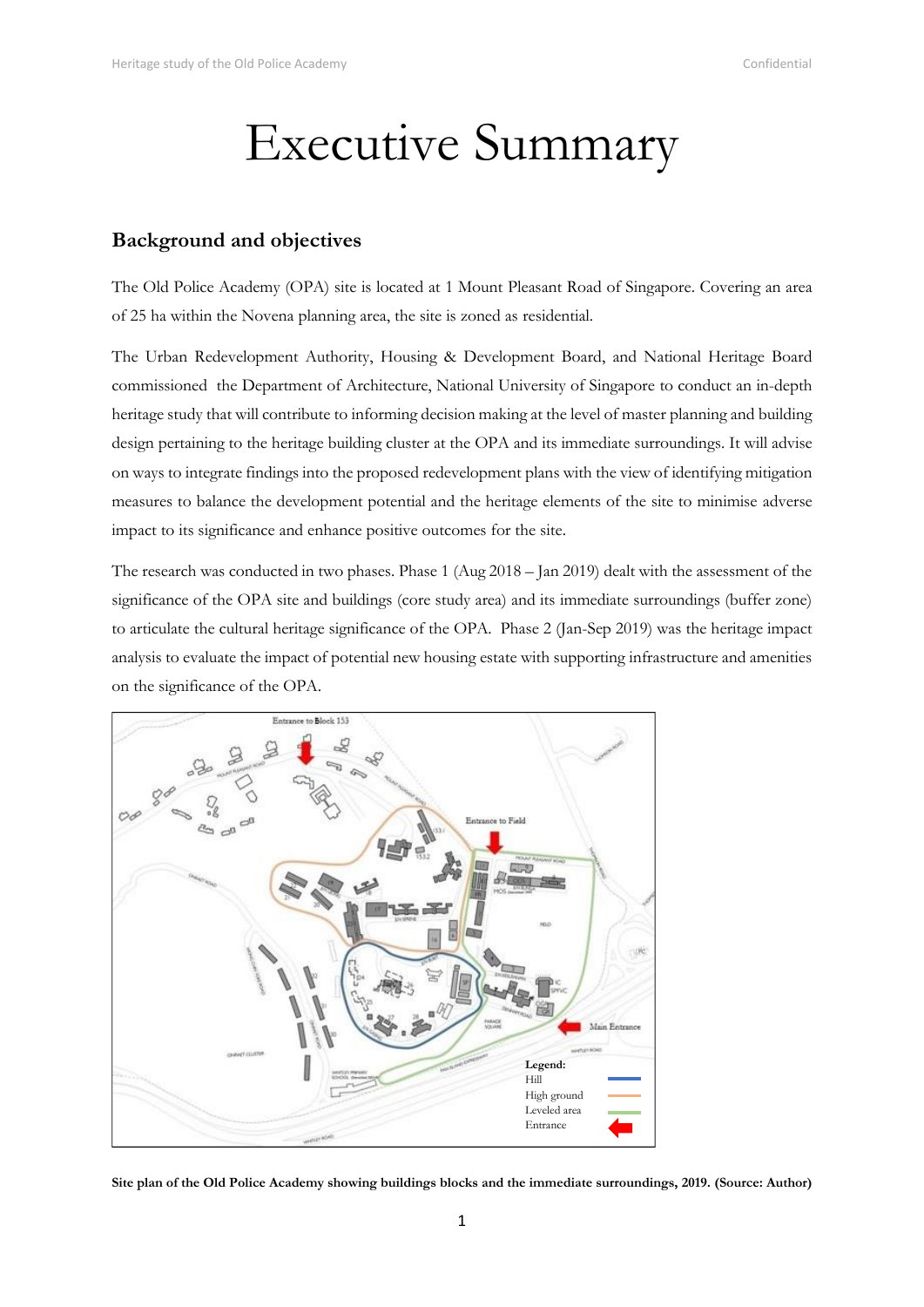## **Significance**

The OPA played a vital role in the development of police force in Straits Settlements and had been directly associated with the establishment and growth of Singapore earlier as a British settlement from 1819 until 1959 and later as an independent nation since 1965. The OPA has evolved with the Mount Pleasant area from Chinese immigrants' time, through the British settlement period and Japanese occupation during the Second World War, to the present day. The establishment of the Police Training Depot at Mount Pleasant in 1929 marked the first time British Singapore had a permanent institution to train and professionalise its law enforcement body in the Straits Settlements. Since its establishment, it has been a centre for innovation in police training and education of recruits until its closure in 2005.

The OPA is significant because the layout of its buildings, grounds, and associated features, which include evidence of the history of, and significant changes in, police training and education, institutional design, social attitudes and economic development over eight decades. Some buildings and open areas are of significance in their own right for strong historical associations, architectural and aesthetic values, and deep communal associations for police in Singapore and Malaysia. Block 1, 2, 27, 28, 153, Old Drill Shed, Swimming Pool, Parade Square and Recreation Field comprise what are arguably the most significant buildings/open areas in the history of the Police Force in Singapore, contributing to and supporting the existence and appreciation of various qualities of the OPA.

The OPA not only provided police training and education to its recruits but also was home to many married recruits and their families. Partly furnished quarters for probationers were provided for free and were designed to provide maximum comfort to the police recruits and their accompanying families. The barracks in the Academy are fine examples of British colonial architecture in Singapore that may have influenced the design of later barracks and Straits Settlements Police buildings in Singapore and Malaysia.

The evolution of police force and the vital role of sports, both reflecting and leading changes in training and social activities in the wider community, is strongly reflected in the spatial and temporal distribution of facilities, and these features also have strong social significance for parts of the current and former police personnel. The Academy grounds and Old Drill Shed have substantial strong and unique associations with particular communities for social and cultural reasons. These communities and group include current and former Singapore Police Force (SPF) personnel, SPF National Servicemen, and local Singaporeans.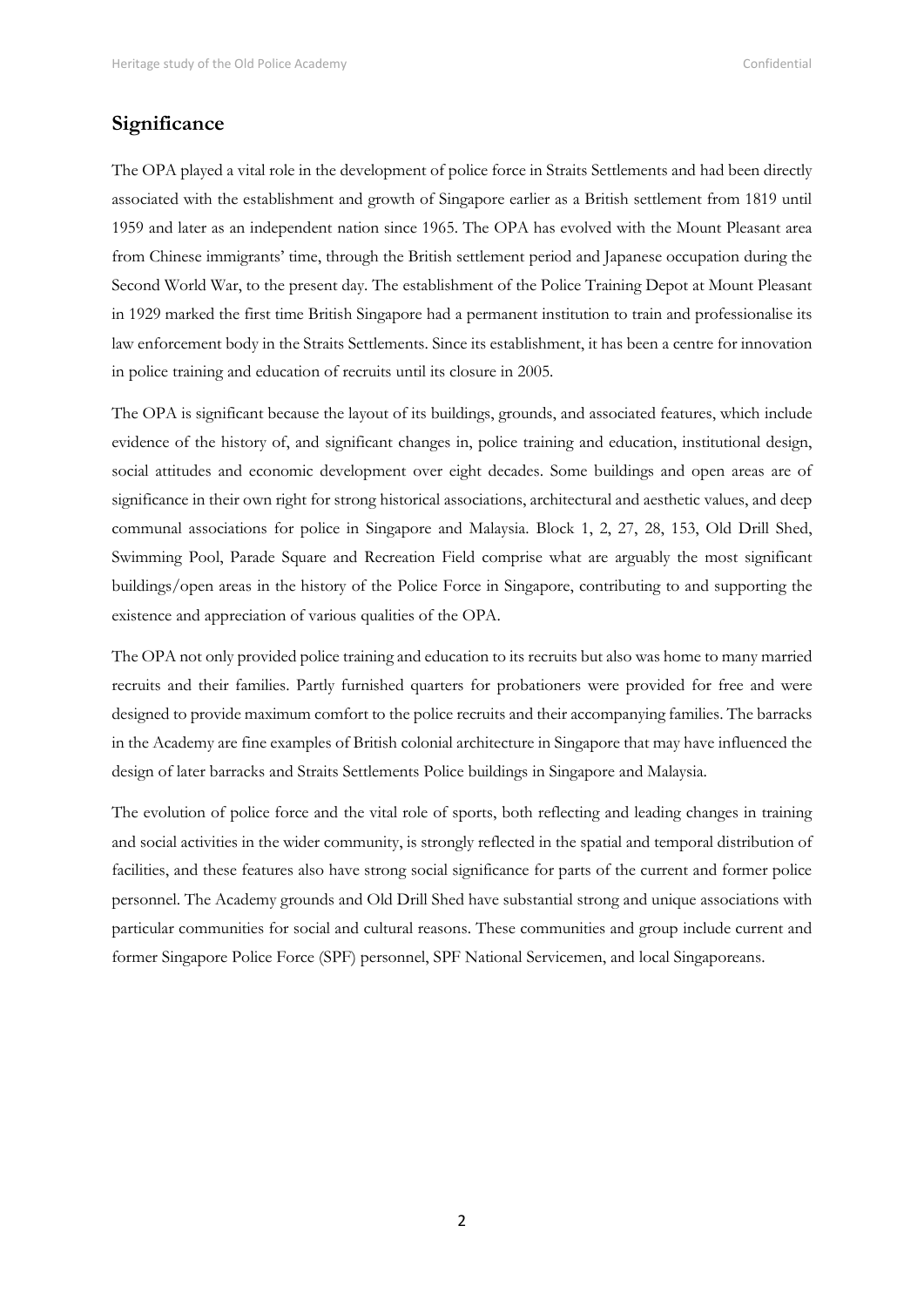



**Block 1, 2019. (Source: Author) Block 2, 2019. (Source: Author)**





**Block 27, 2019. (Source: Author) Parade Square, 2019. (Source: Author)**



**Block 28, 2019. (Source: Author) Block 153, 2019. (Source: Author)**





**Old Drill Shed, 2019. (Source: Author) Swimming Pool Complex, 2019. (Source: Author)**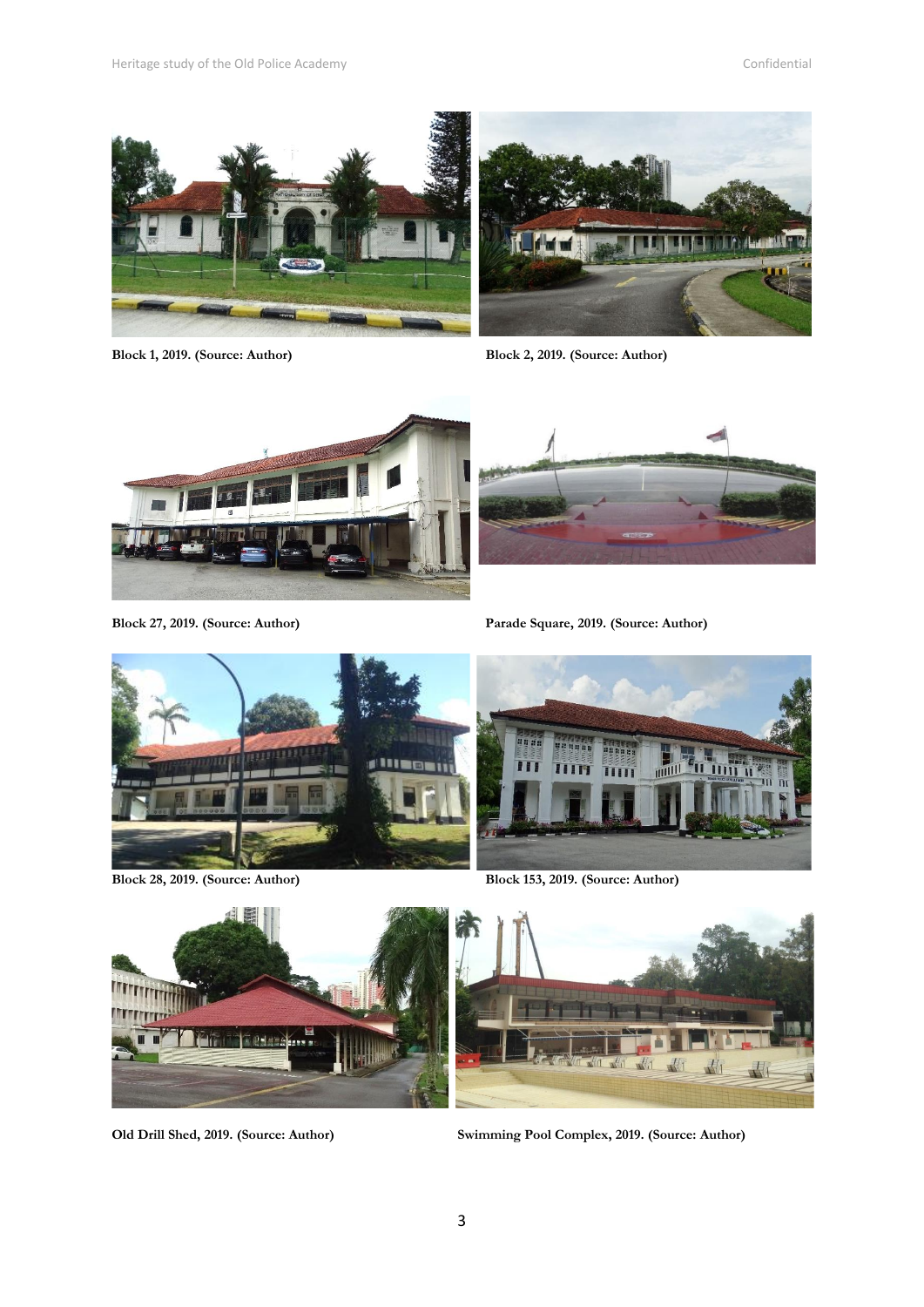

**Recreation Field, 2019. (Source: Author)**

#### **Proposed development**

The proposed conceptual land use plan (updated and provided by URA/HDB in Sept 2021) aims to redevelop the OPA into a housing estate that is well served by public infrastructure and supporting amenities, which may include a bus interchange, Mass Rapid Transit (MRT) connectivity, parks and community uses. These uses may be subject to future changes. Block 1, 2, 27, 28, 13, 153 are proposed for adaptive building reuse to meet various required standards of structural upgrading, building services and conservation guidelines to facilitate their new functional program.

The conceptual land use plan also proposes to retain Block 27 and 28, located next to the integrated development, for commercial use, to allow public access and more appreciation of the heritage. Block 28 annex will be kept and adapted for re-use, to meaningfully integrate with plaza and surrounding public space. Block 1 and Block 2 are proposed for police-related and community uses. The former Parade Square will be used as a park / community commons. The Senior Police Officers' Mess (Block 153) will continue its use and Block 13 will be put to a suitable use. The remainder of most of the site is proposed to be developed as residential flats.

The proposed conceptual land use plan is largely shaped by the existing topography of the site. Kopi Sua Cemetery to the west is avoided from road network development in order to avoid impacting existing graves and reducing impact on biodiversity around the OPA site (surrounding forested areas). The rest of the site is proposed to be re-contoured to meet technical requirements associated with the construction of housing and new roads.